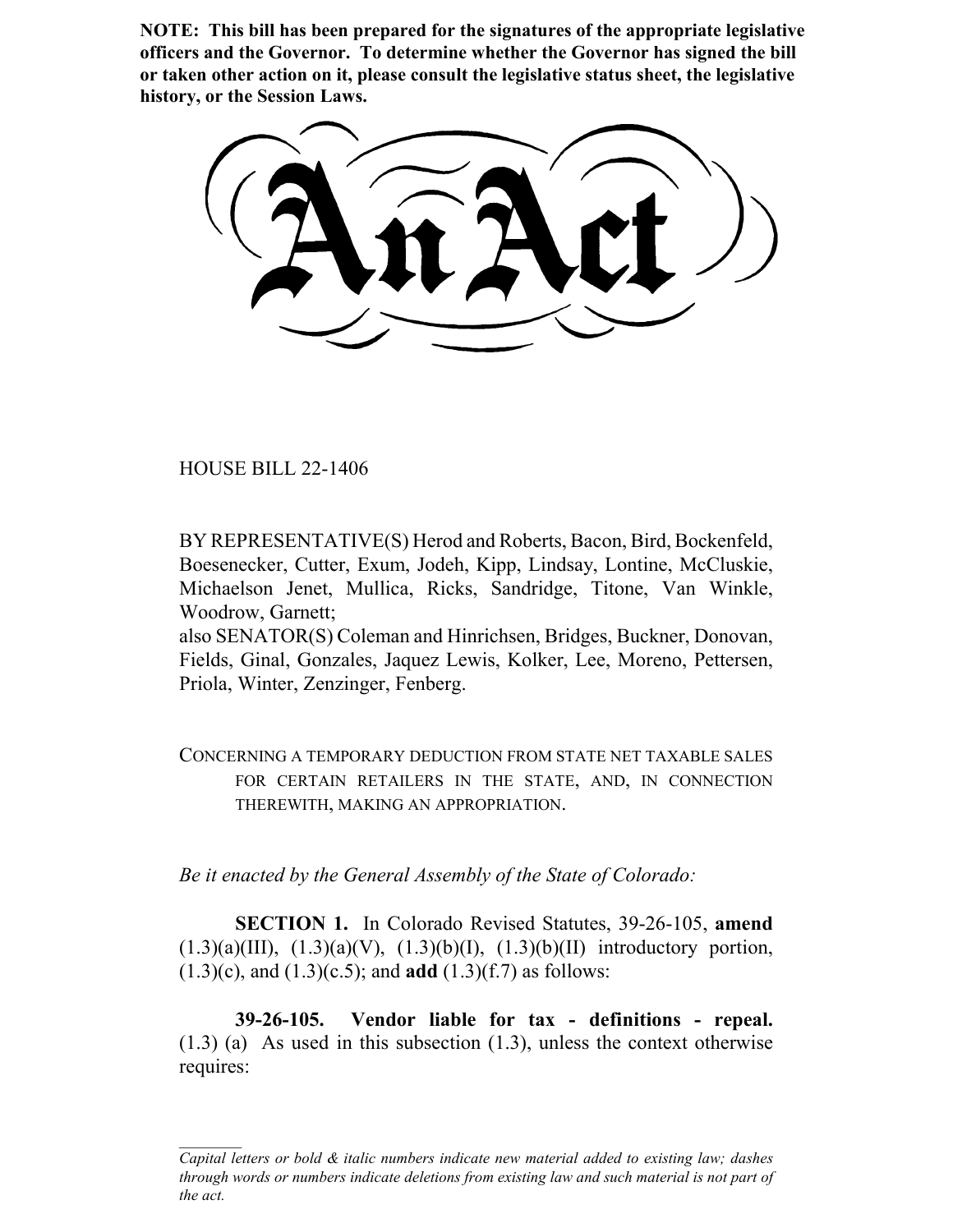(III) (A) "Qualifying retailer" means, for the specified sales tax period EACH MONTH SPECIFIED in subsection  $(1.3)(a)(V)(A)$  of this section, a retailer doing business in the state that timely files sales tax returns as required under subsection (1)(b) of this section and section 39-26-109, and that operates in the alcoholic beverages drinking places industry, the restaurant and other eating places industry, or the mobile food services industry.

(B) "Qualifying retailer" means, for the specified sales tax period EACH MONTH SPECIFIED in subsection  $(1.3)(a)(V)(B)$  of this section, a retailer doing business in the state that timely files sales tax returns as required under subsection (1)(b) of this section and section 39-26-109, and that operates in the alcoholic beverages drinking places industry, the catering industry, the food services contractor industry, the restaurant and other eating places industry, or the mobile food services industry, or that operates a hotel-operated restaurant, bar, or catering service.

(C) "QUALIFYING RETAILER" MEANS, FOR THE SPECIFIED SALES TAX PERIOD IN SUBSECTION  $(1.3)(a)(V)(C)$  OF THIS SECTION, A RETAILER DOING BUSINESS IN THE STATE THAT TIMELY FILES SALES TAX RETURNS AS REQUIRED UNDER SUBSECTION  $(1)(b)$  OF THIS SECTION AND SECTION 39-26-109 AND THAT OPERATES IN THE ALCOHOLIC BEVERAGES DRINKING PLACES INDUSTRY, THE CATERING INDUSTRY, THE FOOD SERVICES CONTRACTOR INDUSTRY, THE RESTAURANT AND OTHER EATING PLACES INDUSTRY, OR THE MOBILE FOOD SERVICES INDUSTRY, OR THAT OPERATES A HOTEL-OPERATED RESTAURANT, BAR, OR CATERING SERVICE.

(V) (A) AFTER DECEMBER 7, 2020, BUT BEFORE JUNE 14, 2021, "specified sales tax period" means sales made in November 2020, December 2020, January 2021, and February 2021, for which monthly returns must be filed pursuant to subsection (1)(b) of this section, on December 21, 2020, January 20, 2021, February 22, 2021, and March 22, 2021, respectively.

(B) On and after June 14, 2021, BUT BEFORE THE EFFECTIVE DATE OF THIS SUBSECTION  $(1.3)(a)(V)(B)$ , AS AMENDED, "specified sales tax period" means sales made in June 2021, July 2021, and August 2021, for which monthly returns must be filed pursuant to subsection  $(1)(b)$  of this section, on July 20, 2021, August 20, 2021, and September 20, 2021, respectively.

PAGE 2-HOUSE BILL 22-1406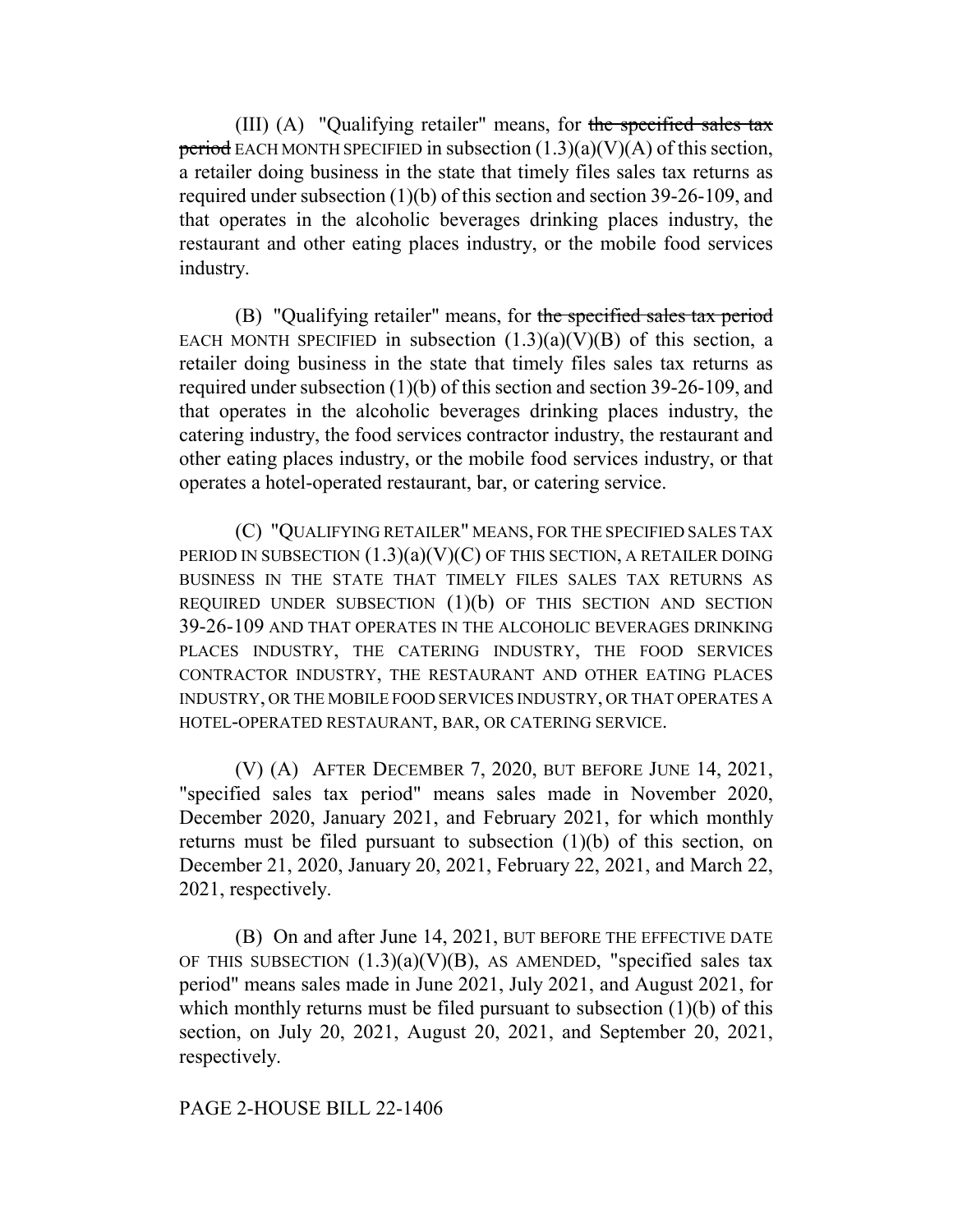(C) ON AND AFTER THE EFFECTIVE DATE OF THIS SUBSECTION  $(1.3)(a)(V)(C)$ , "SPECIFIED SALES TAX PERIOD" MEANS SALES MADE IN JULY 2022,AUGUST 2022, AND SEPTEMBER 2022, FOR WHICH MONTHLY RETURNS MUST BE FILED PURSUANT TO SUBSECTION  $(1)(b)$  OF THIS SECTION, ON AUGUST 20, 2022, SEPTEMBER 20, 2022, AND OCTOBER 20, 2022, RESPECTIVELY.

(b) (I) A qualifying retailer in the alcoholic beverages drinking places industry, in the restaurant and other eating places industry, in the food services contractor industry, or operating a hotel-operated restaurant, bar, or catering service may deduct from state net taxable sales the lesser of state net taxable sales or seventy thousand dollars and retain the resulting sales tax collected for each month in the specified sales tax period IN SUBSECTION  $(1.3)(a)(V)$  OF THIS SECTION.

(II) FOR EACH MONTH SPECIFIED IN SUBSECTION  $(1.3)(a)(V)$  OF THIS SECTION, one deduction described in subsection  $(1.3)(b)(I)$  of this section is allowed per month for each of up to five fixed physical premises that are properly licensed under section 39-26-103 (2)(a), to a qualifying retailer in the alcoholic beverages drinking places industry, in the restaurant and other eating places industry, in the food services contractor industry, or operating a hotel-operated restaurant, bar, or catering service. No deduction is allowed for:

(c) A qualifying retailer in the mobile food services industry may deduct from state net taxable sales the lesser of aggregate state net taxable sales for all sites or seventy thousand dollars per motorized vehicle or nonmotorized cart, not to exceed five motorized vehicles or nonmotorized carts, and retain the resulting state sales tax collected for each month in the specified sales tax period IN SUBSECTION  $(1.3)(a)(V)(A)$  OF THIS SECTION.

(c.5) A qualifying retailer in the catering industry may deduct from state net taxable sales the lesser of aggregate state net taxable sales for all events or seventy thousand dollars, and retain the resulting state sales tax collected for each month in the specified sales tax period IN SUBSECTION  $(1.3)(a)(V)$  OF THIS SECTION.

(f.7) TO THE EXTENT THAT INFORMATION IS AVAILABLE AND WITHOUT CHANGING THE SALES TAX RETURN FORM, THE DEPARTMENT OF REVENUE SHALL INCLUDE A REPORT TO ITS COMMITTEE OF REFERENCE AT A

## PAGE 3-HOUSE BILL 22-1406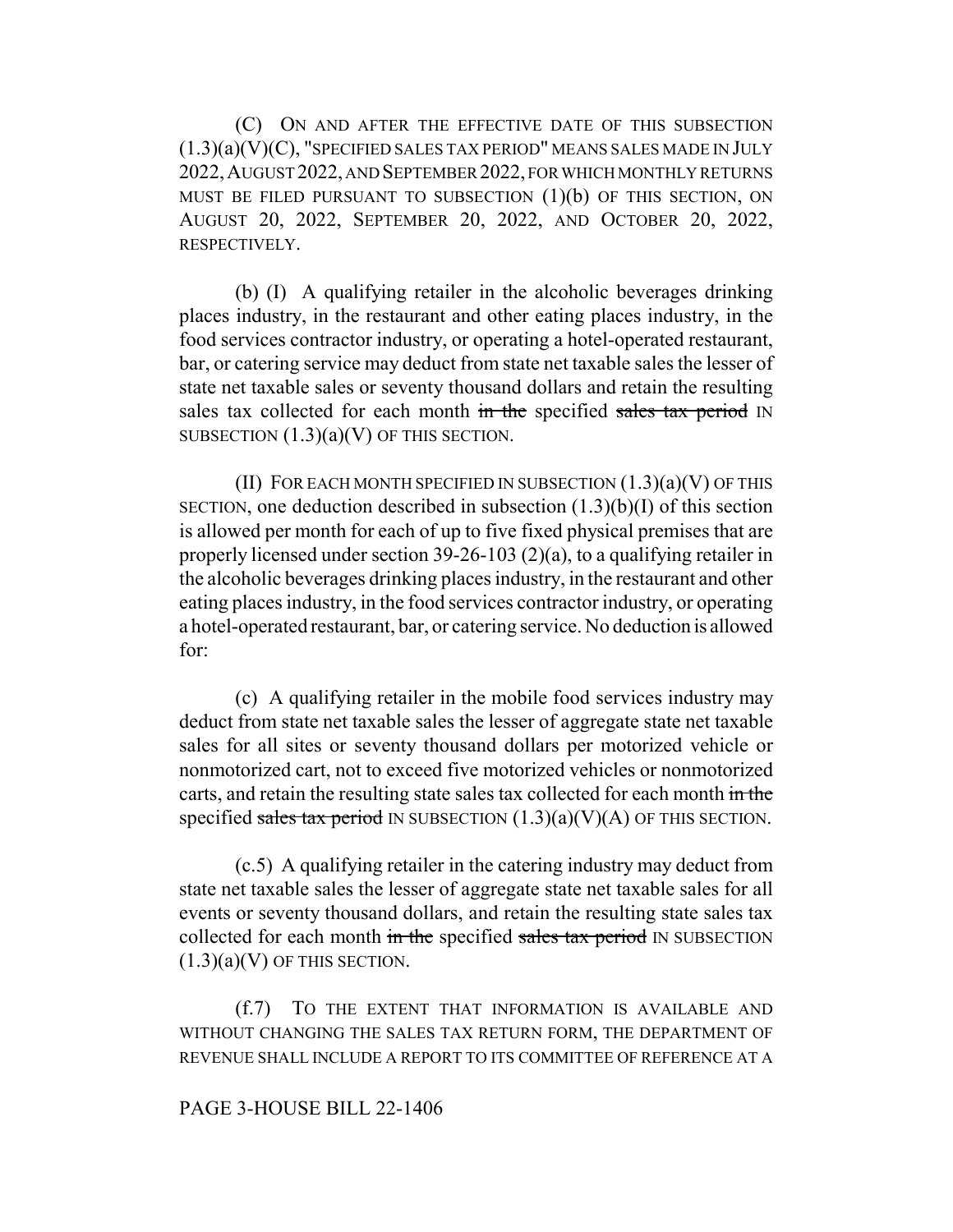HEARING HELD IN JANUARY 2023 PURSUANT TO SECTION 2-7-203 (2)(a) OF THE "STATE MEASUREMENT FOR ACCOUNTABLE, RESPONSIVE, AND TRANSPARENT (SMART) GOVERNMENT ACT" SPECIFYING:

(I) THE AMOUNT OF SALES TAX REVENUE THAT THE STATE DID NOT COLLECT IN 2022 AS A RESULT OF THE DEDUCTION ALLOWED IN THIS SUBSECTION (1.3); AND

(II) HOW MANY RETAILERS ELECTED TO TAKE ADVANTAGE OF THE DEDUCTION ALLOWED IN THIS SUBSECTION (1.3) IN 2022.

**SECTION 2. Appropriation.** (1) For the 2022-23 state fiscal year, \$106,400 is appropriated to the department of revenue. This appropriation is from the general fund. To implement this act, the department may use this appropriation as follows:

(a) \$100,000 for use by the taxation business group for personal services related to administration; and

(b) \$6,400 for use by the executive director's office for personal services related to administration and support.

**SECTION 3. Safety clause.** The general assembly hereby finds,